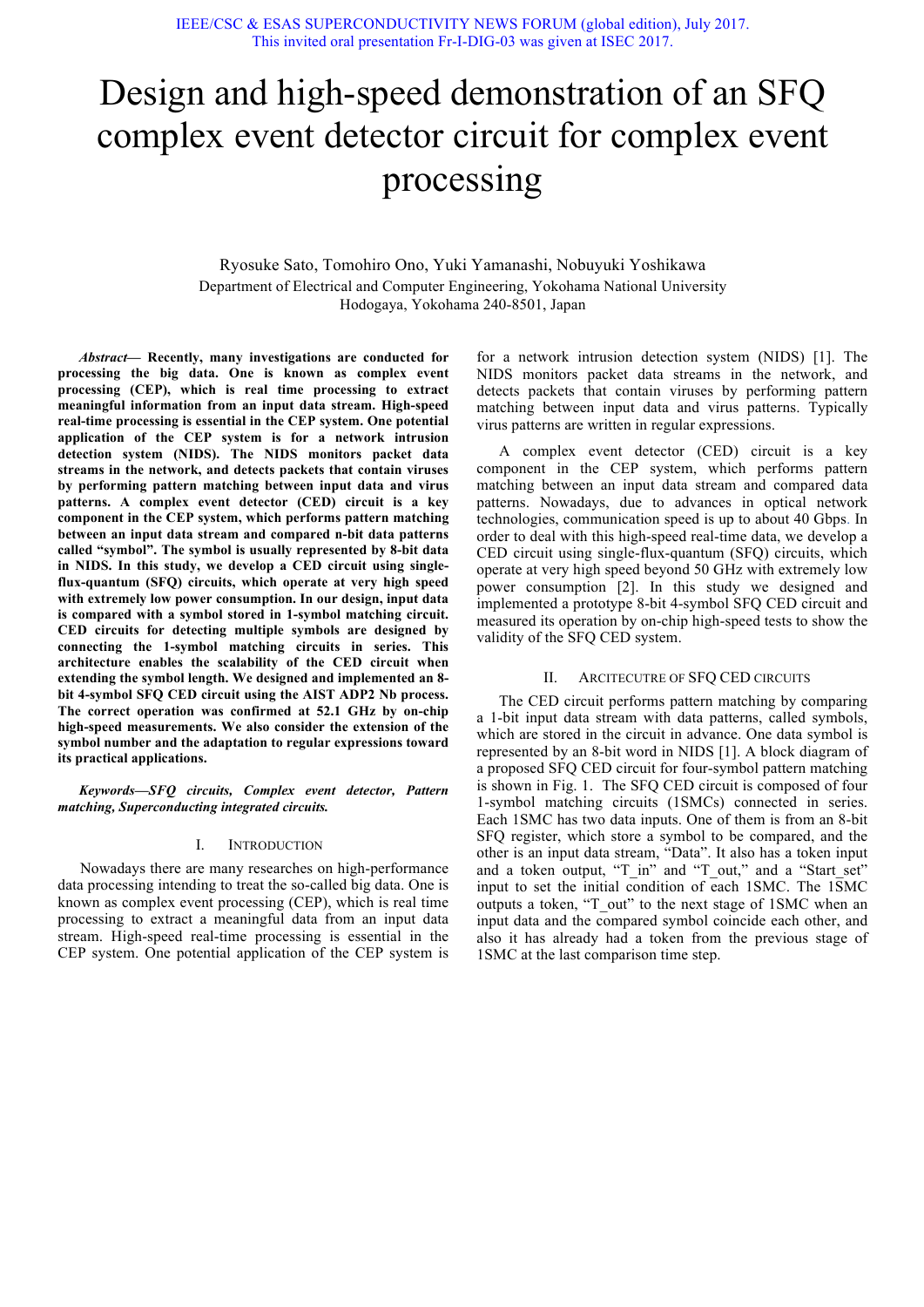IEEE/CSC & ESAS SUPERCONDUCTIVITY NEWS FORUM (global edition), July 2017. This invited oral presentation Fr-I-DIG-03 was given at ISEC 2017.



Fig. 1. A block diagram of a 4-symbol SFQ CED circuit



Fig. 2. A circuit diagram of the SFQ 1-symbol matching circuit

In operation of the 4-symbol CED circuit, at first, one of 1SMCs is enabled by applying a "Start set" signal, which defines an initial position of data comparison in the circuit. Here we assume that the second 1SMC is enabled by a "Start set B." In this case the data stored in the second register "Symbol\_B" will be always compared with the input data. Then, if the input data coincide with the symbol sored in the second 1SMC, a token signal, "T\_out" is sent from the second 1SMC to the third 1SMC. In the next comparison time step, if the input data coincide with the symbol stored in the third 1SMC, a token signal is sent to the fourth stage of 1SMC. By repeating these operations, if the input data stream completely matches with the data pattern represented by (Symbol\_B, Symbol C, Symbol D), a "Detect" signal is output from the last 1SMC. It is noted that a token is erased at each 1SMC when the input data do not coincide with the stored symbol at each comparison time step. The number of symbols, which is to be compared to the input data, can be varied from one to four by changing the position of the "Start\_set" signal. For example, four-symbol matching is performed when a "Start set A" is applied to the circuits as an initial condition.

Fig. 2 shows a circuit diagram of the 1SMC, which is composed of an EXOR gate, non-destructive read-out delay flip-flops (NDROs), a resettable delay flop-flop (RDFF) and a counter composed of resettable T flip-flops (RTFFs). An input data stream and a stored symbol are compared bit-serially using the EXOR gate. The NDRO connected to the EXOR



Fig. 3. Microphotograph of an 8-bit 4-symbol SFQ CED circuit with an on-chip high-speed test system.

TABLE I. STORED SYMBOL PATTERNS AND INPUT DATA PATTERNS IN THE MEASUREMENT

| Pattern 1 | Data   | 01 80 68 6F 73 74 00 $FF_{(16)}$        |
|-----------|--------|-----------------------------------------|
|           | Symbol | 68 6F 73 74 $_{(16)}$                   |
| Pattern 2 | Data   | B4 80 B4 01 B4 B4 00 FF <sub>(16)</sub> |
|           | Symbol | $B4 B4_{(16)}$                          |

gate is clocked every eight-clock cycles and output a reset signal to the RDFF when any disagreement is detected in the bit-serial comparison. The RDFF store a token from the previous stage of 1SMC, which output a token to the next stage of 1SMC when it is not reset by the neighboring NDRO. The NDRO of the right side stores the "Start\_set" signal to send a token to the RDFF at every comparison time step.

#### III. IMPLEMENATION AND MEASUREMENT RESULTS OF SFQ CED CIRCUITS

A microphotograph of an 8-bit 4-symbol SFQ CED circuit is shown in Fig. 3. The circuit is fabricated by using the AIST ADP2 Nb process. An on-chip high-speed measurement system is integrated with the CED circuit under test, which is composed of a clock generator to make a clock signal, input shift registers to store the input data and symbols to be compared, a "Start Select" circuit to provide a "Start-set" signal to the CED circuit, and an output shift register to store a "Detect" signal from the CED circuit. The circuit area including the test circuit is  $2.4 \times 2.5$  mm<sup>2</sup>. The total bias current is 540 mA and the number of Josephson junctions is 4476.

The stored symbol patterns and input data pattern used in the measurement are shown in Table I. Data and symbol patterns are given in hexadecimal representation. The "Pattern 1" is a data pattern to check a matching condition of four symbols. The "Pattern 2" is a data pattern for a matching condition of two symbols. Output signals for these test patterns in the measurement are shown in Fig. 4 and 5. The "Clkout" shows frequency-divided clock signals from the CED circuit, which appears at the end of every comparison time step. The "Detect" indicates that the input data and the stored symbol pattern matched completely. In the Fig. 4, one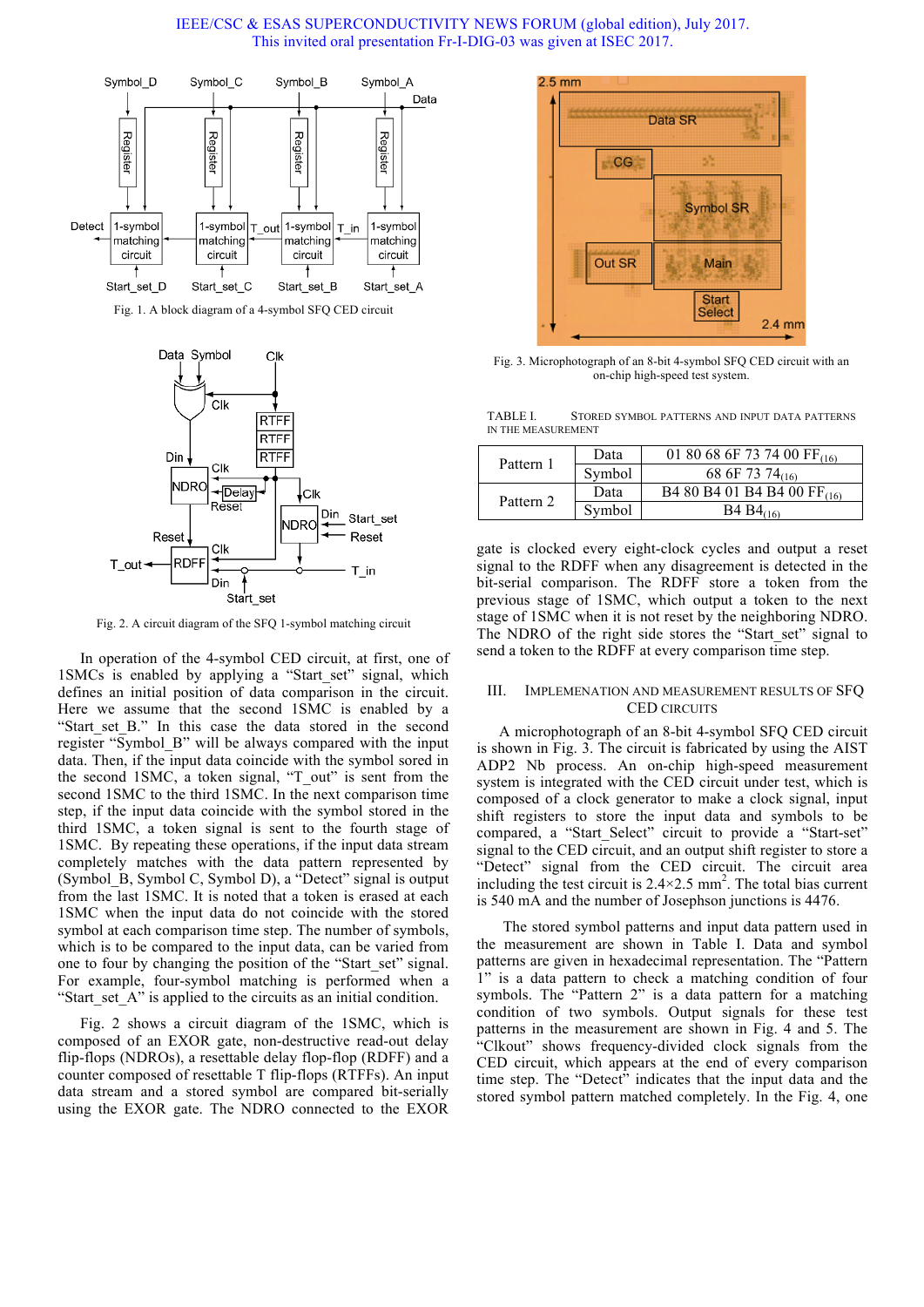IEEE/CSC & ESAS SUPERCONDUCTIVITY NEWS FORUM (global edition), July 2017. This invited oral presentation Fr-I-DIG-03 was given at ISEC 2017.



Fig.4. Output signals for the "Pattern 1" in the measurement. Each transition in the waveforms corresponds to the output of an SFQ pulse.



Fig. 5. Output signals of the "Pattern 2" in the measurement. Each transition in the waveforms corresponds to the output of an SFQ pulse.



Fig. 6. Simulated and measured bias margins of the 8-bit 4-symbol SFQ CED circuit as a function of clock frequency

can see that a "Detect" output is observed at the 6th "Clkout" output, while the input data and the stored symbols in the "Pattern 1" completely matched at the 6th input data, "74" in the Table I. Similarly, in the Fig. 5, a "Detect" output is observed at the 6th "Clkout" output, while the input data and the compared symbols in the "Pattern 2" matched completely at the 6th input data, "B4". These results show the correct detection of the different length of symbols from the input data stream. Fig. 6 shows frequency dependences of DC bias margins of the 4-symbol SFQ CED circuit obtained by on-chip high-speed tests and circuit simulations. We evaluated that the bias margin at 50 GHz is 80% - 125% and the maximum frequency is 80 GHz by circuit simulations. In the measurement, we confirmed the correct operation at 52.1 GHz. The bias margin at 52.1 GHz is 68.8% - 91.2%. The maximum and minimum frequency was limited by the on-chip clock generator this time.

#### IV. SCALABILITY OF CED CIRCUITS

Due to the scalable design of the proposed CED circuits, we can simply extend the number of symbols to be matched without decreasing the operation frequency. An n-symbol



Fig. 7. Estimation of the number of Josephson junctions (JJs) as a function of the number of symbols

matching CED circuit is realized by placing n 1SMCs in series. We estimated the number of Josephson junctions of larger CED circuits in Fig. 7. The number of Josephson junctions increases in proportion to the number of symbols and becomes about 34000 in 128-symbol matching CED circuits. It was pointed out that about 50 % of viruses can be detected by matching 16 symbols in NIDS systems [3].

#### V. ADAPTATION TO REGULAR EXPRESSIONS

Because virus patterns are usually represented in regular expression in NIDS systems, we designed the 1SMCs, which are capable to process several basic regular expressions, including "ANY", "NOT", "OR" and "LOOP" function. "ANY" denotes that all input data are regarded as matched data. "NOT" means that input data other than the compared symbol are judged as matched data. "OR" represents the logical OR of the matching condition. For example OR(A, B) matches to the symbol "A" or symbol "B". "LOOP" means that one or more times of matching of input data is judged as matched data. We have already designed circuit schematics of 1SMCs for these regular expressions.

#### VI. CONCLUSION

We developed completion event detector (CED) circuits, which perform pattern matching and key elements in the completion event processing, by using single flux quantum (SFQ) circuits. We designed and implemented an 8-bit 4 symbol SFQ CED circuit by using the AIST ADP2 Nb process, and confirmed its correct operation at 52.1 GHz in the measurement. We considered the extension of the symbol number of CED circuits and showed that the circuit scale increases in proportion to the number of the symbols. We also considered CED circuits correspond to regular expressions and designed circuit schematics of 1-symbol matching circuits for several basic regular expressions.

#### ACKNOWLEDGMENT

The present study was supported by a Grant-in-Aid for Scientific Research (S) (No. 26220904) from the Japan Society for the Promotion of Science (JSPS). The circuits were fabricated in the clean room for analog-digital superconductivity (CRAVITY) of National Institute of Advanced Industrial Science and Technology (AIST) with the advanced process 2 (ADP2).